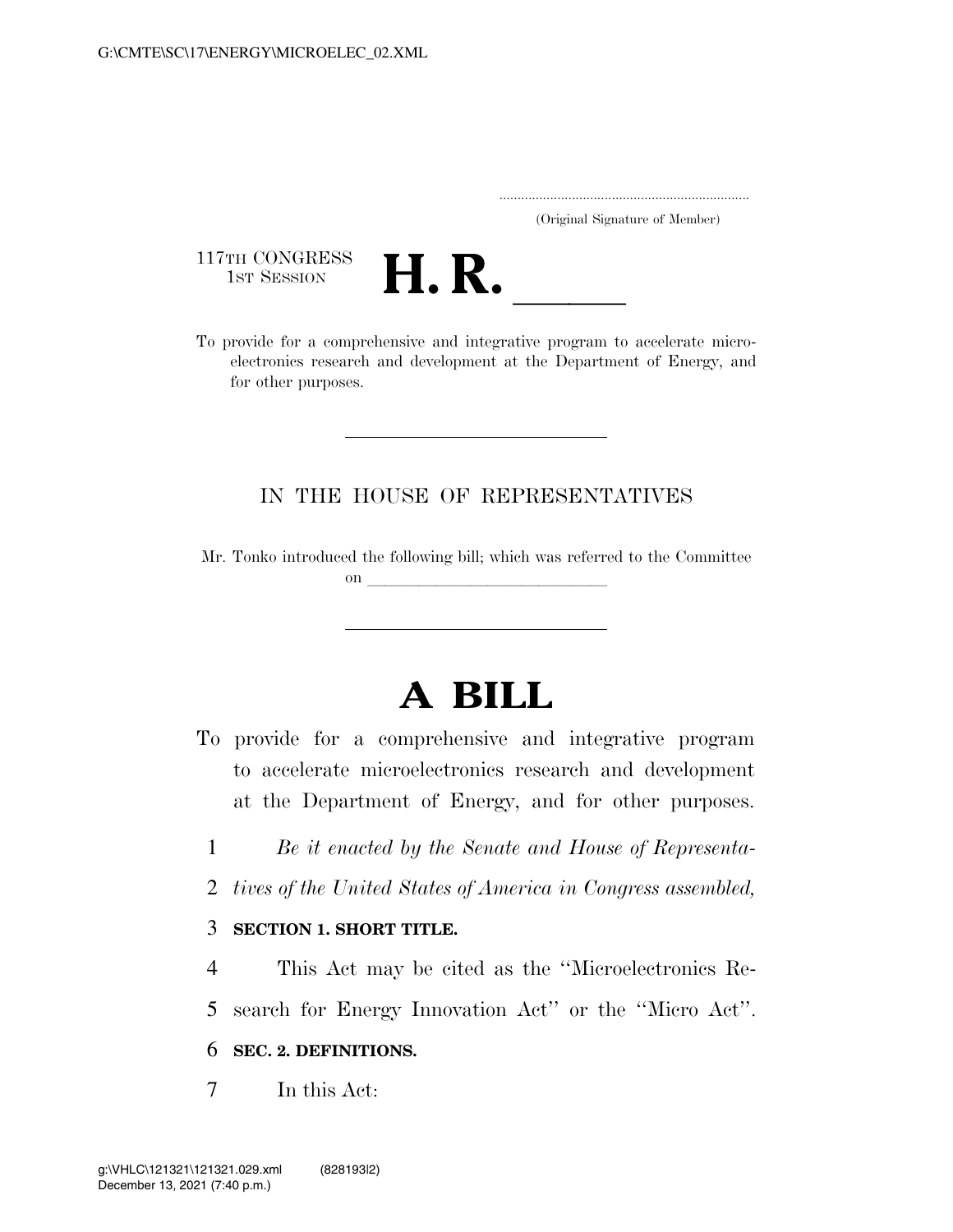(1) DEPARTMENT.—The term ''Department'' means the Department of Energy.

 (2) HISTORICALLY BLACK COLLEGE AND UNI- VERSITY.—The term ''historically Black college and university'' has the meaning given the term ''part B institution'' in section 322 of the Higher Education Act of 1965 (20 U.S.C. 1061).

8 (3) INSTITUTION OF HIGHER EDUCATION.—The term ''institution of higher education'' has the meaning given the term in section 101(a) of the Higher Education Act of 1965 (20 U.S.C. 1001(a)).

 (4) MINORITY SERVING INSTITUTION.—The term ''minority serving institution'' includes the en- tities described in any of the paragraphs (1) through (7) of section 371(a) of the Higher Education Act of 1965 (20 U.S.C. 1067q(a)).

 (5) NATIONAL LABORATORY.—The term ''Na- tional Laboratory'' has the meaning given the term in section 2 of the Energy Policy Act of 2005 (42 U.S.C. 15801).

 (6) SECRETARY.—The term ''Secretary'' means the Secretary of Energy.

 (7) TRIBAL COLLEGE AND UNIVERSITY.—The term ''Tribal College and University'' has the mean-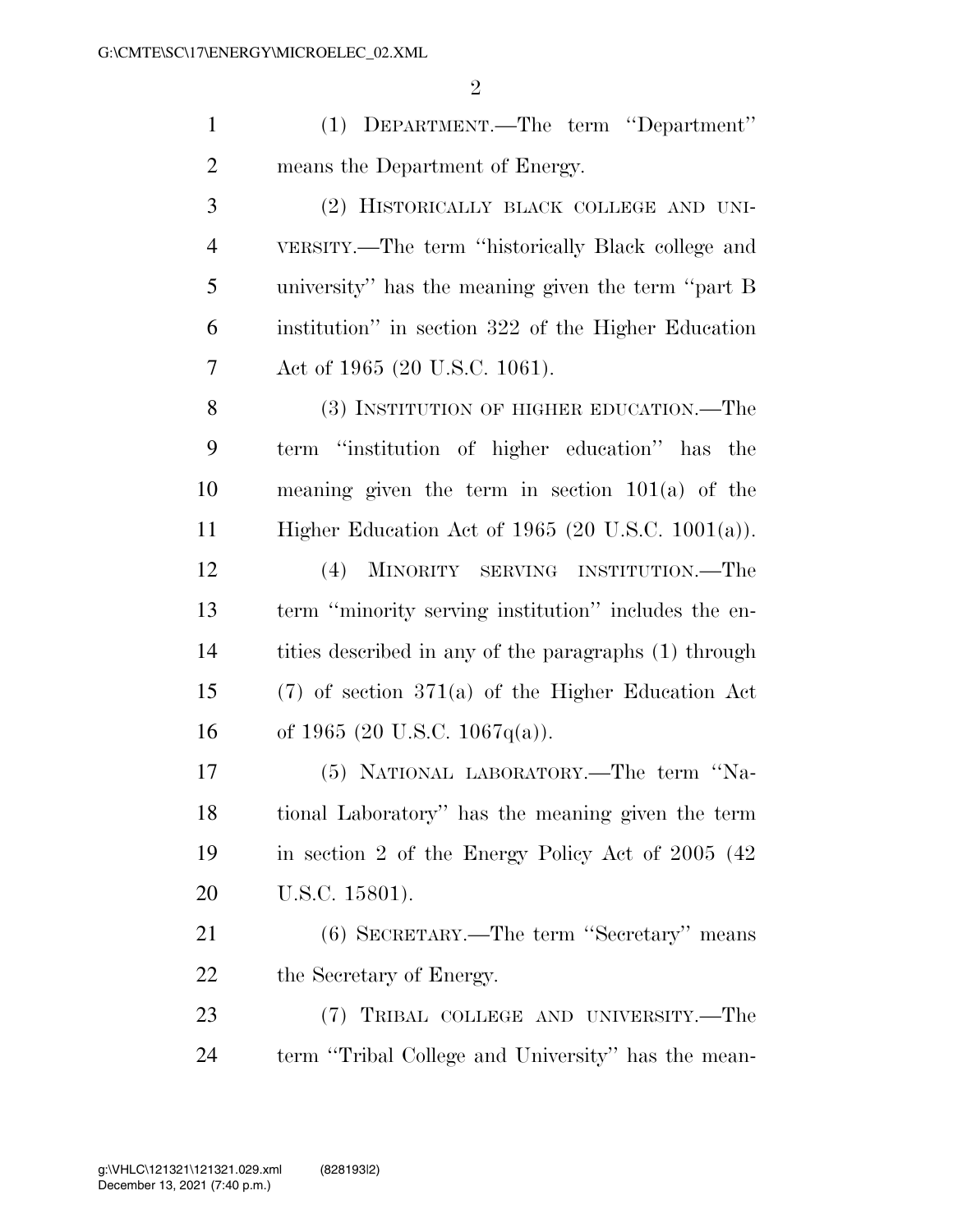| $\mathbf{1}$   | ing given in section 316 of the Higher Education        |
|----------------|---------------------------------------------------------|
| $\overline{2}$ | Act of 1965 (20 U.S.C. 1059c).                          |
| 3              | SEC. 3. FINDINGS.                                       |
| $\overline{4}$ | Congress finds that—                                    |
| 5              | (1) the coming end of Moore's Law presents              |
| 6              | major technological challenges and opportunities for    |
| 7              | the United States and important implications for na-    |
| 8              | tional security, economic competitiveness, and sci-     |
| 9              | entific discovery;                                      |
| 10             | (2) future progress and innovation in microelec-        |
| 11             | tronics, and maintaining a robust domestic micro-       |
| 12             | electronics supply chain, will require an approach      |
| 13             | that advances relevant materials science, electronic    |
| 14             | and photonic device technologies, processing and        |
| 15             | packaging technologies, manufacturing technologies,     |
| 16             | circuit, chip, and system architecture, and software    |
| 17             | system and algorithm development in a co-design         |
| 18             | fashion;                                                |
| 19             | (3) the National Laboratories possess unique            |
| 20             | technical expertise and user facilities that are essen- |

 technical expertise and user facilities that are essen- tial to overcoming foundational research challenges relevant to the topics described in paragraph (2), and translating and transferring research outcomes to industry; and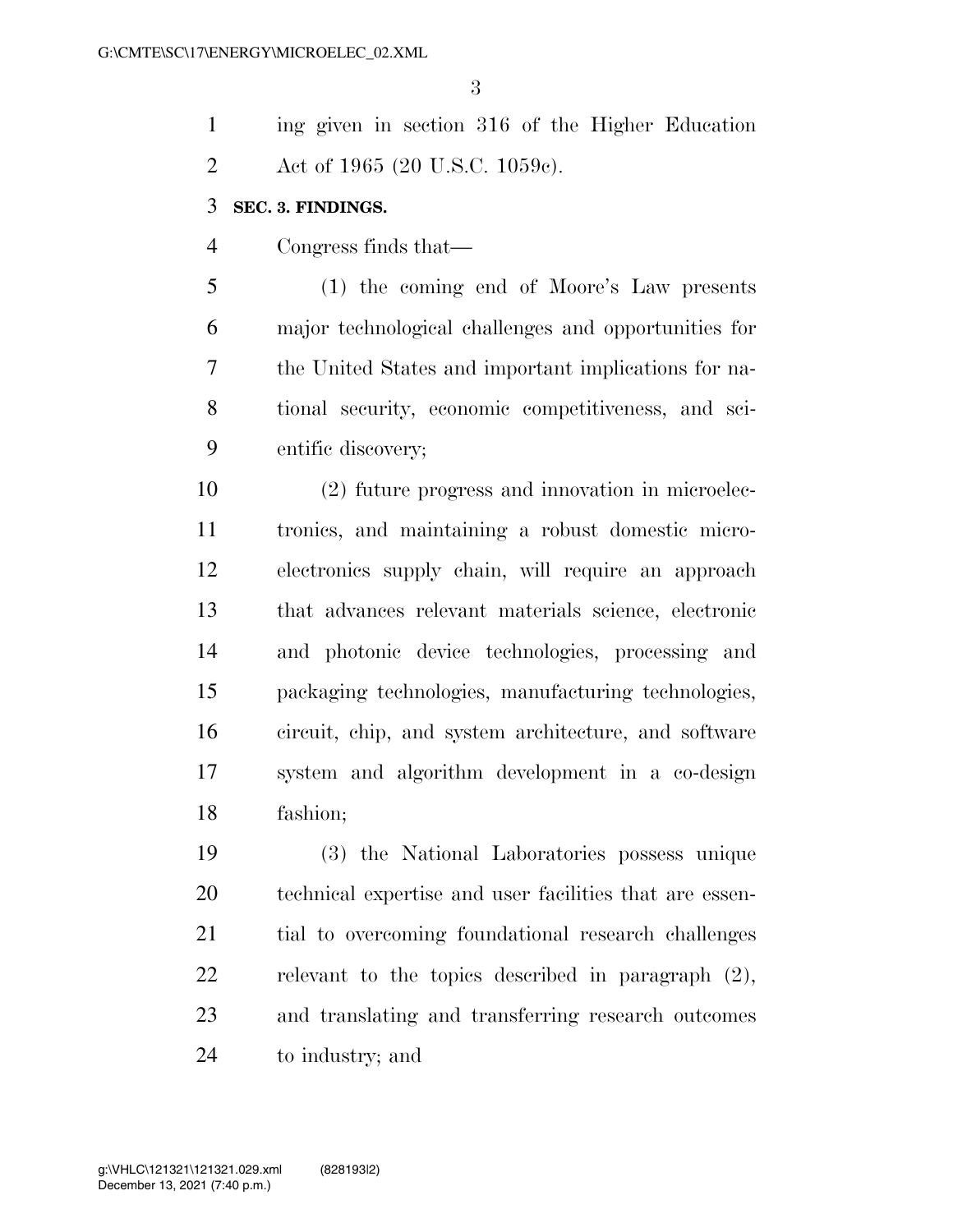(4) the assets described in paragraph (3) will enable the Department to drive advances in micro- electronics that are essential to meeting future needs in areas critical to its mission as well as the future competitiveness of the domestic microelectronics in- dustry, including high-performance computing, emerging data-centric computing approaches, and energy-efficient computing; optical sensors, sources, and wireless networks; and power electronics and electricity delivery systems.

#### **SEC. 4. MICROELECTRONICS RESEARCH PROGRAM.**

 (a) IN GENERAL.—The Secretary shall carry out a cross-cutting program of research, development, and dem- onstration of microelectronics relevant to the mission of the Department and in the service of the nation's global competitiveness in the field of microelectronics.

 (b) RESEARCH AREAS.—In carrying out the program under subsection (a), the Secretary shall award financial assistance to eligible entities under subsection (c) to carry out research projects in—

- (1) foundational science areas, including—
- (A) materials sciences, chemical sciences, and plasma science synthesis, and fabrication;
- (B) novel microelectronics devices, includ-ing emerging memory and storage technologies;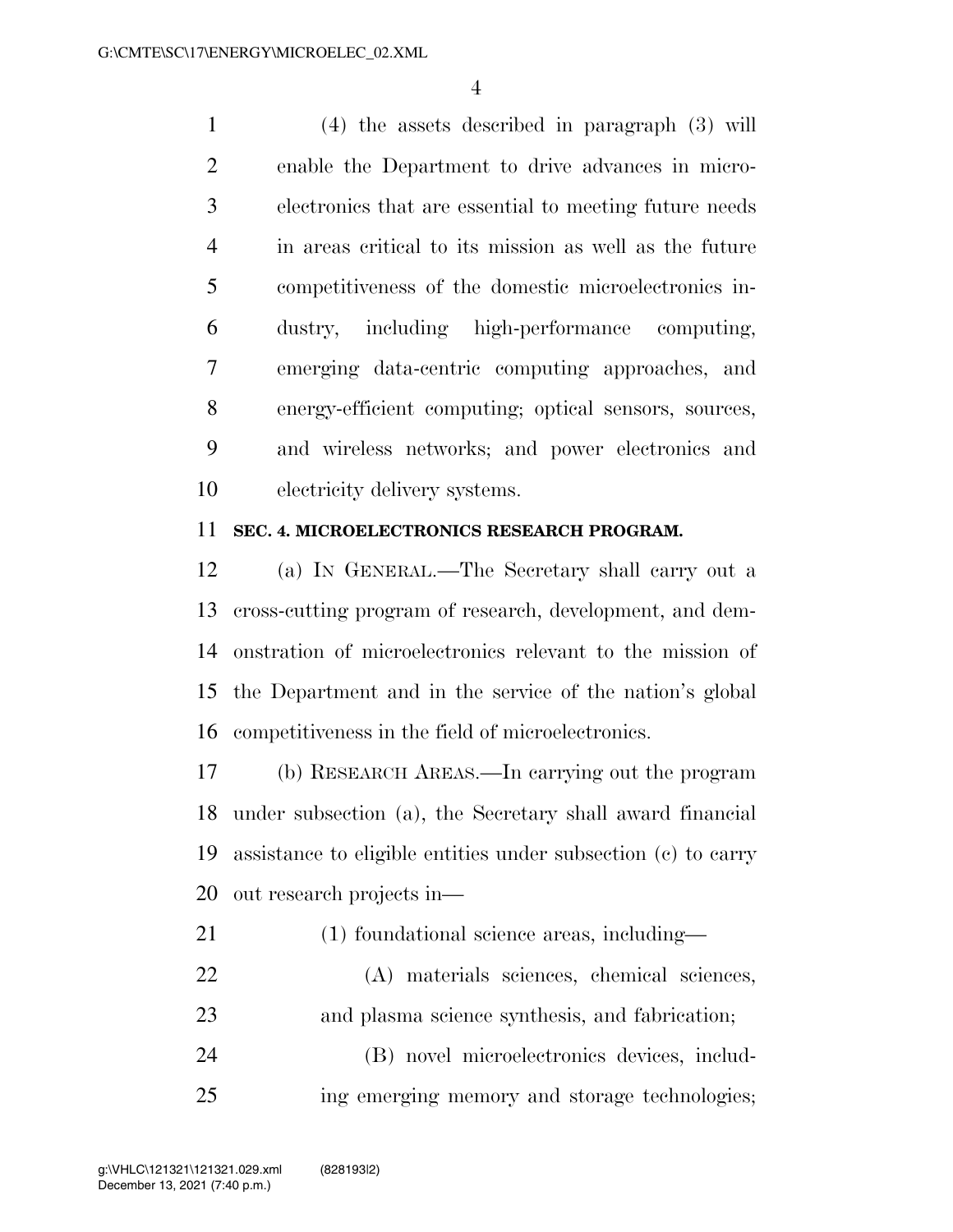| $\mathbf{1}$   | (C) diverse computing architectures and                |
|----------------|--------------------------------------------------------|
| $\mathfrak{2}$ | paradigms, including analog computing<br>and           |
| 3              | edge computing;                                        |
| $\overline{4}$ | (D) data-driven modeling and simulation;               |
| $\mathfrak{S}$ | (E) integrated sensing, power harvesting,              |
| 6              | and communications;                                    |
| 7              | (F) component integration and subsystems;              |
| 8              | (G) photonic integration; and                          |
| 9              | (H) development of co-design frameworks                |
| 10             | for all stages of microelectronics design, devel-      |
| 11             | opment, fabrication, and application;                  |
| 12             | (2) methods for leveraging advanced simulation,        |
| 13             | artificial intelligence, and machine learning to en-   |
| 14             | hance co-design and discovery in microelectronics;     |
| 15             | (3) in consultation with the National Institute        |
| 16             | of Standards and Technology, fabrication and proc-     |
| 17             | essing science and metrology associated with micro-    |
| 18             | electronics manufacturing, including lithography,      |
| 19             | patterning, surface deposition, etching, and cleaning; |
| 20             | (4) approaches for optimizing system-level ad-         |
| 21             | vanced computing energy efficiency for the electrical  |
| 22             | grid, power electronics, and other energy infrastruc-  |
| 23             | ture;                                                  |
| 24             | (5) approaches for enhancing the durability and        |
| 25             | lifetime of radiation-hardened electronics; and        |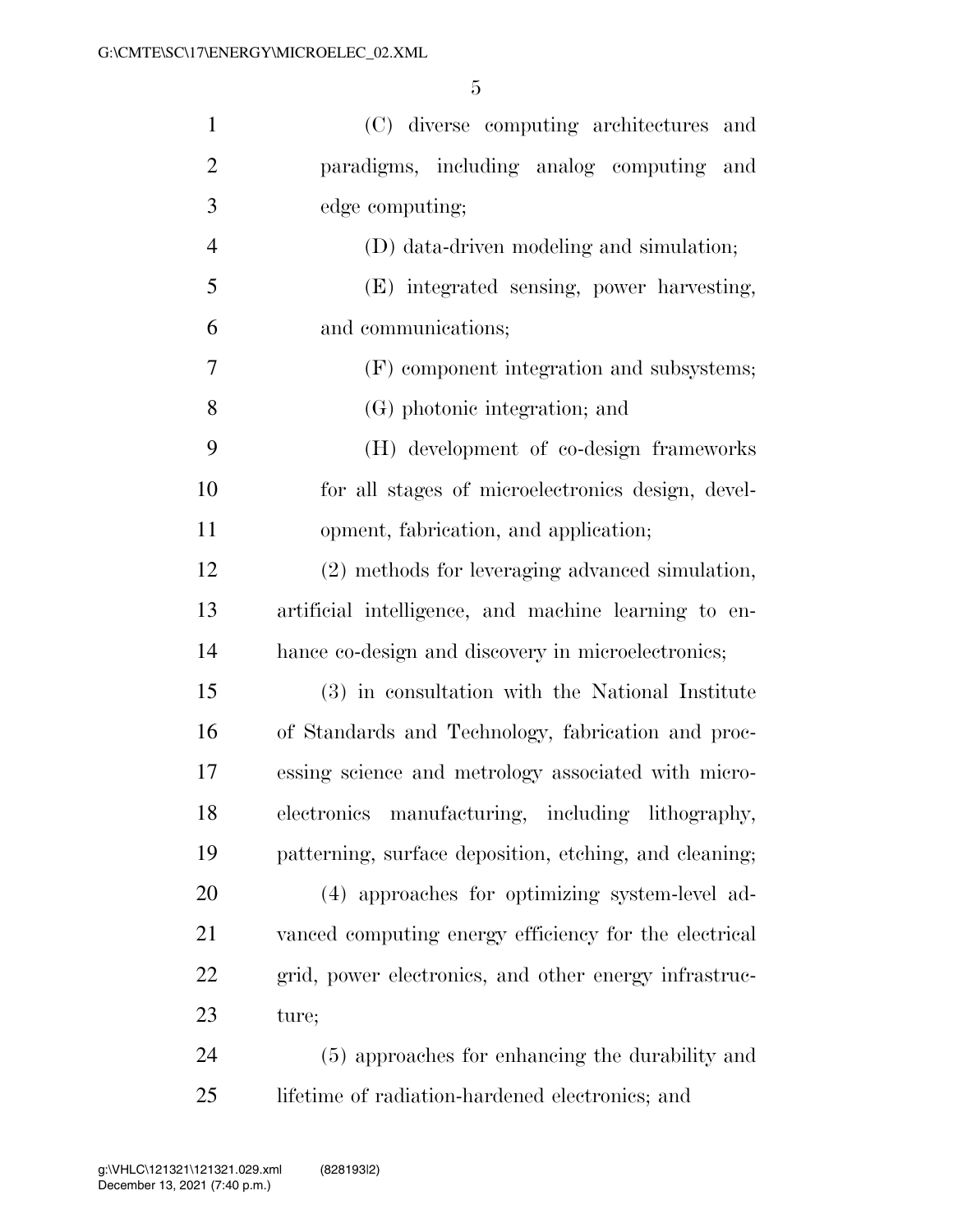| $\mathbf{1}$   | (6) enhancement of microelectronics security,               |
|----------------|-------------------------------------------------------------|
| $\overline{2}$ | including the development of integrated devices,            |
| 3              | packages, and thermal management for severe envi-           |
| $\overline{4}$ | ronments and national security.                             |
| 5              | (c) ELIGIBLE ENTITIES.—The entities eligible to re-         |
| 6              | ceive financial assistance under this section include—      |
| 7              | (1) an institution of higher education, including           |
| 8              | historically Black colleges and universities, Tribal        |
| 9              | colleges and universities, and minority serving insti-      |
| 10             | tutions;                                                    |
| 11             | $(2)$ a nonprofit research organization;                    |
| 12             | $(3)$ a State research agency;                              |
| 13             | (4) a National Laboratory;                                  |
| 14             | $(5)$ a private commercial entity;                          |
| 15             | $(6)$ a partnership or consortium of 2 or more              |
| 16             | entities described in paragraphs $(1)$ through $(5)$ ; and  |
| 17             | (7) any other entities the Secretary deems ap-              |
| 18             | propriate.                                                  |
| 19             | (d) TECHNOLOGY TRANSFER.—In carrying out the                |
| 20             | program described in subsection (a), the Secretary, in co-  |
| 21             | ordination with the Director of the Office of Technology    |
| 22             | Transitions shall support translational research and trans- |
| 23             | fer of microelectronics technologies for the benefit of     |
|                | 24 United States economic competitiveness.                  |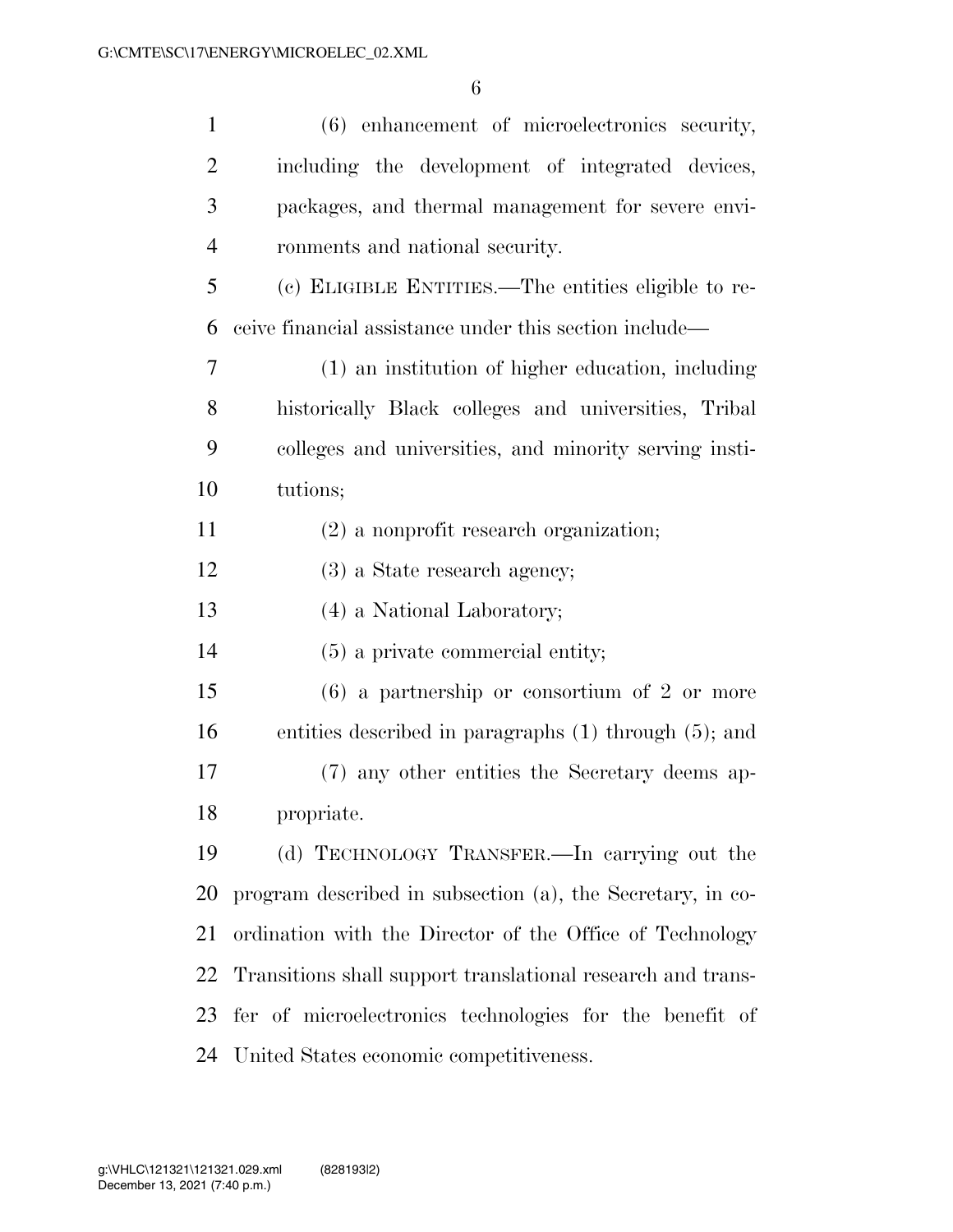(e) EDUCATION AND OUTREACH.—In carrying out the program under subsection (a), the Secretary shall sup- port education and outreach activities to disseminate in- formation and promote public understanding of microelec-tronics and the microelectronics workforce.

 (f) REPORT.—Not less than 180 days after the enact- ment of this Act, the Secretary shall submit to the Com- mittee on Science, Space, and Technology of the House of Representatives, and the Committee on Energy and Natural Resources of the Senate, a report describing the goals, priorities, and anticipated outcomes of the program described in subsection (a).

 (g) FUNDING.—There are authorized to be appro- priated to the Secretary to carry out the activities de-scribed in this section—

(1) \$75,000,000 for fiscal year 2022;

(2) \$100,000,000 for fiscal year 2023;

- (3) \$100,000,000 for fiscal year 2024;
- (4) \$100,000,000 for fiscal year 2025; and
- (5) \$100,000,000 for fiscal year 2026.

 **SEC. 5. MICROELECTRONICS SCIENCE RESEARCH CEN-TERS.** 

 (a) IN GENERAL.—In carrying out the program under section 4, the Secretary, acting through the Direc-tor of the Office of Science, shall establish up to four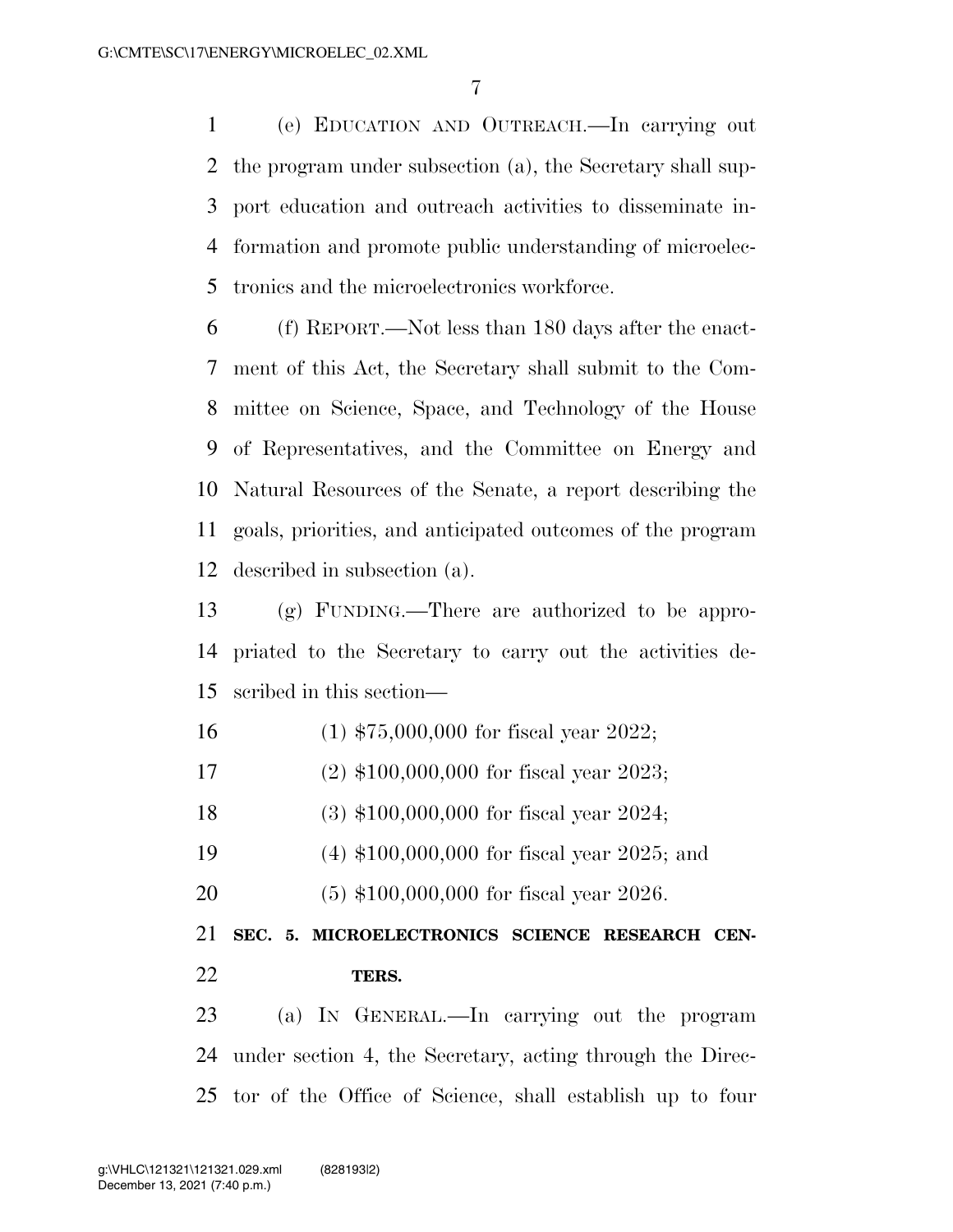Microelectronics Science Research Centers (referred to in this section as ''Centers'') to conduct mission driven re- search to address foundational challenges in the design, development, and fabrication of microelectronics and to fa-cilitate the translation of research results to industry.

 (b) ACTIVITIES.—The activities of the Centers au- thorized under this section shall include research, develop-ment, and demonstration activities for—

 (1) accelerating the development of new micro- electronics science and technology, including mate- rials, devices, circuits, systems, architectures, fab- rication tools, processes, diagnostics, modeling, syn-thesis, and metrology;

 (2) advancing the sustainability and energy effi- ciency of new microelectronics devices, packages, and systems;

 (3) application-driven co-design and prototyping of novel devices to facilitate laboratory-to-fabrication transition;

 (4) advancing knowledge and experimental ca- pabilities in surface and materials science, plasma science, and computational and theoretical methods, including artificial intelligence, machine learning, multi-scale co-design, and advanced supercomputing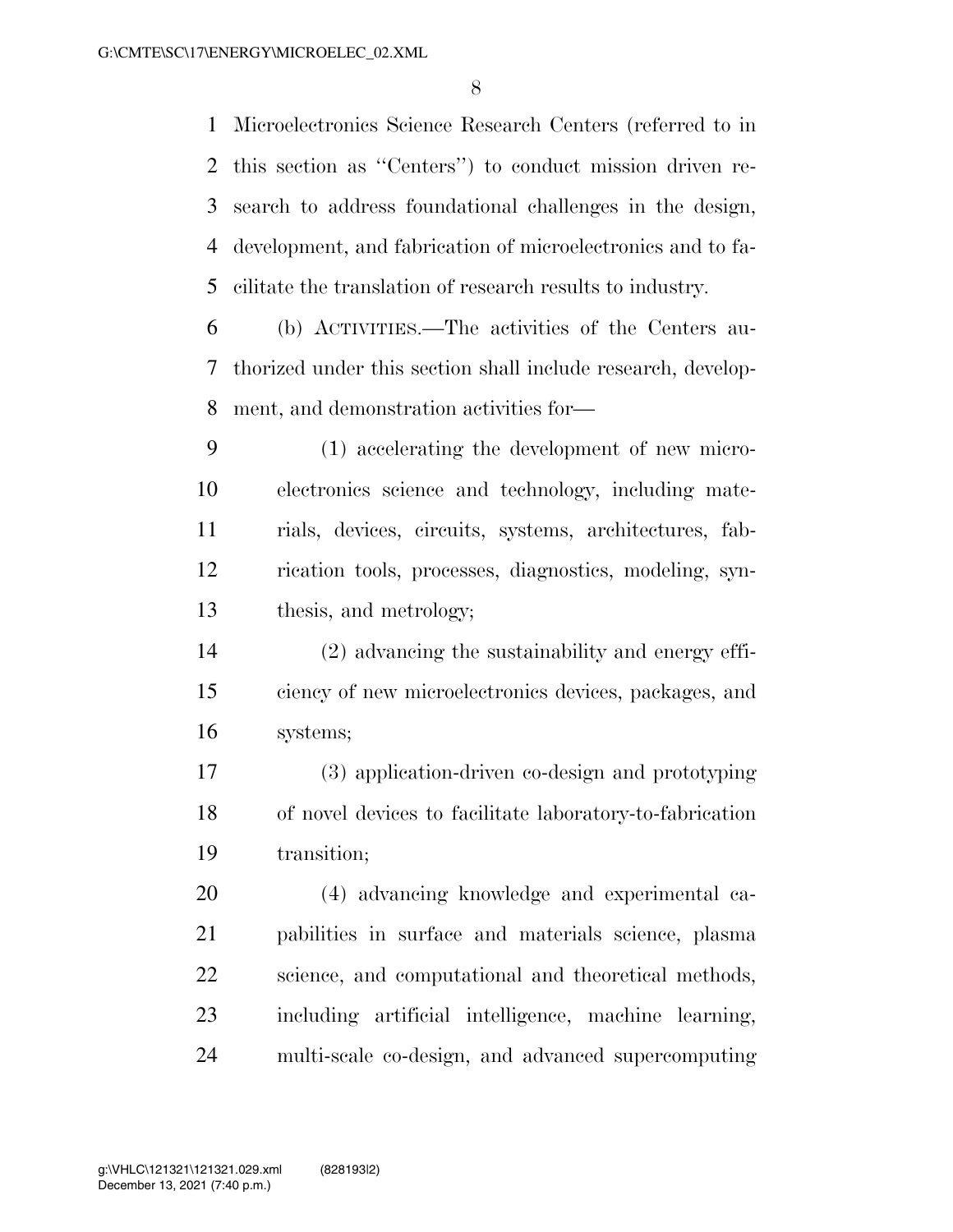| $\mathbf{1}$   | capabilities to invent and manufacture revolutionary    |
|----------------|---------------------------------------------------------|
| $\overline{2}$ | microelectronic devices;                                |
| 3              | (5) creating technology testbeds for prototyping        |
| $\overline{4}$ | platforms for validation and verification of new ca-    |
| 5              | pabilities and sharing of ideas, intellectual property, |
| 6              | and the unique facilities of the Department; and        |
| 7              | (6) supporting long-term and short-term work-           |
| 8              | force development in microelectronics.                  |
| 9              | (c) REQUIREMENTS.-                                      |
| 10             | (1) SELECTION AND DURATION.—The Director                |
| 11             | of the Office of Science shall select Centers on a      |
| 12             | competitive, merit-reviewed basis for a period of not   |
| 13             | more than 5 years, subject to the availability of ap-   |
| 14             | propriations, beginning on the date of establishment    |
| 15             | of that Center.                                         |
| 16             | (2) APPLICATIONS.—An eligible applicant under           |
| 17             | this subsection shall submit to the Director of the     |
| 18             | Office of Science an application at such time, in       |
| 19             | such manner, and containing such information as         |
| 20             | the Director deems appropriate.                         |
| 21             | (3) ELIGIBLE APPLICANTS.—The Director of                |
| 22             | the Office of Science shall consider applications from  |
| 23             | National Laboratories, institutions of higher edu-      |
| 24             | cation, research centers, or a consortia thereof, or    |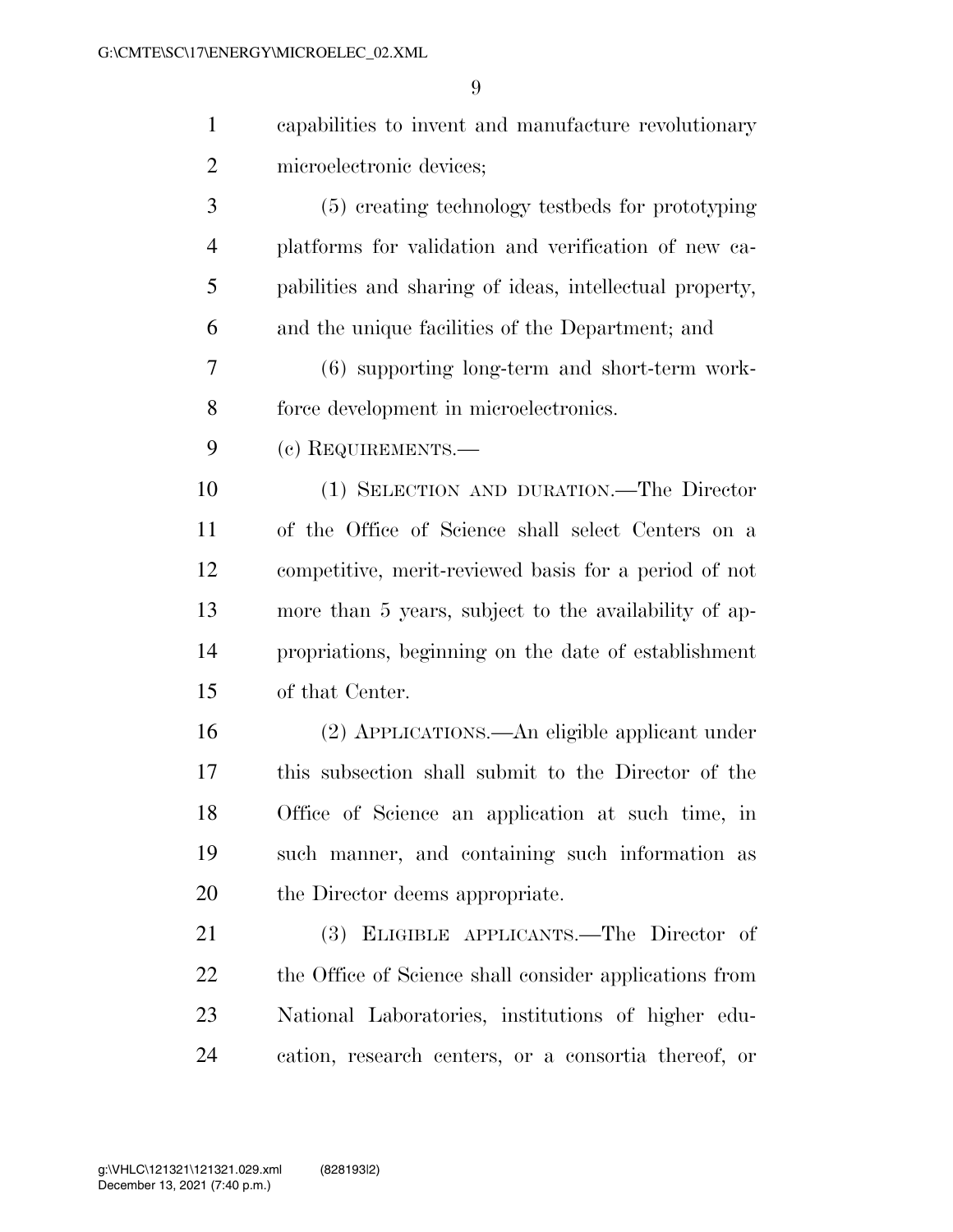any other entity that the Secretary of Energy deems appropriate.

 (4) RENEWAL.—After the end of either period described in paragraph (1), the Director of the Of- fice of Science may renew support for the Center for a period of not more than 5 years on a merit-re- viewed basis. For a Center in operation for 10 years after its previous selection on a competitive, merit- reviewed basis, the Director may renew support for the center on a competitive, merit-reviewed basis for a period of not more than 5 years, and may subse- quently provide an additional renewal on a merit-re-viewed basis for a period of not more than 5 years.

 (5) TERMINATION.—Consistent with the exist- ing authorities of the Department, the Director of the Office of Science may terminate an underper- forming center for cause during the performance pe-riod.

 (d) TECHNOLOGY TRANSFER.—The Director of the Office of Science, in coordination with the Director of the Office of Technology Transitions, shall implement part- nerships with industry groups for the purpose of facili- tating the translation and transfer of research results pro-duced by the Centers.

(e) COORDINATION.—The Secretary shall—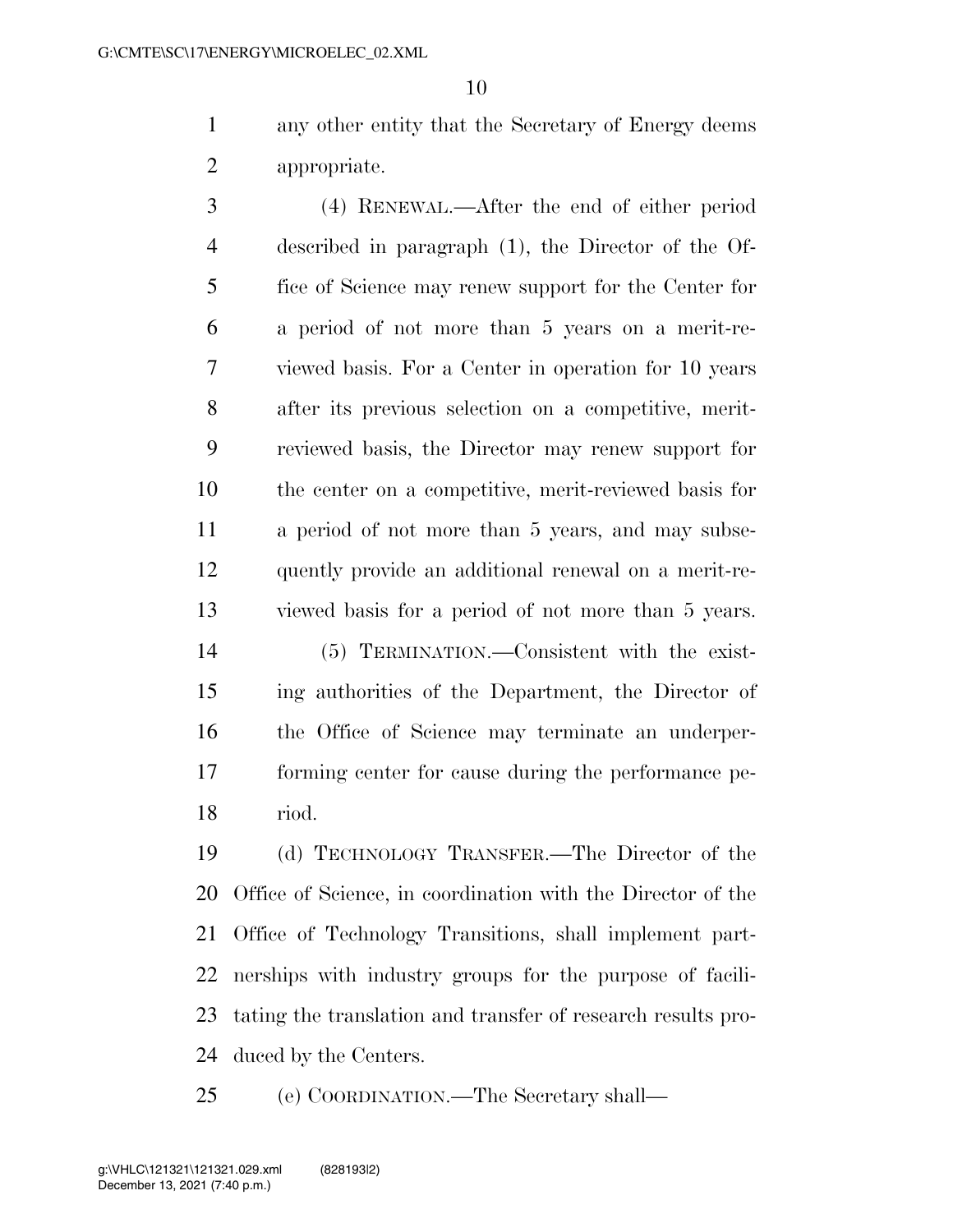| $\mathbf{1}$   | (1) establish a coordinating network to coordi-         |
|----------------|---------------------------------------------------------|
| $\overline{2}$ | nate cross-cutting research and foster communica-       |
| 3              | tion and collaboration among the Centers; and           |
| $\overline{4}$ | (2) ensure the coordination, and avoid unneces-         |
| 5              | sary duplication, of the activities of each Center with |
| 6              | the activities of—                                      |
| 7              | (A) other research entities of the Depart-              |
| 8              | ment, including—                                        |
| 9              | (i) the Nanoscale Science Research                      |
| 10             | Centers;                                                |
| 11             | (ii) the National Quantum Informa-                      |
| 12             | tion Science Research Centers;                          |
| 13             | (iii) the Energy Frontier Research                      |
| 14             | Centers;                                                |
| 15             | (iv) the Energy Innovation Hubs; and                    |
| 16             | (v) the National Laboratories;                          |
| 17             | the National Semiconductor Tech-<br>(B)                 |
| 18             | nology Center authorized in title XCIX of divi-         |
| 19             | sion H of the William M. (Mac) Thornberry               |
| 20             | National Defense Authorization Act for Fiscal           |
| 21             | Year 2021 (Public Law 116–283);                         |
| 22             | (C) institutions of higher education;                   |
| 23             | (D) industry; and                                       |
| 24             | (E) research activities carried out by other            |
| 25             | Federal agencies.                                       |